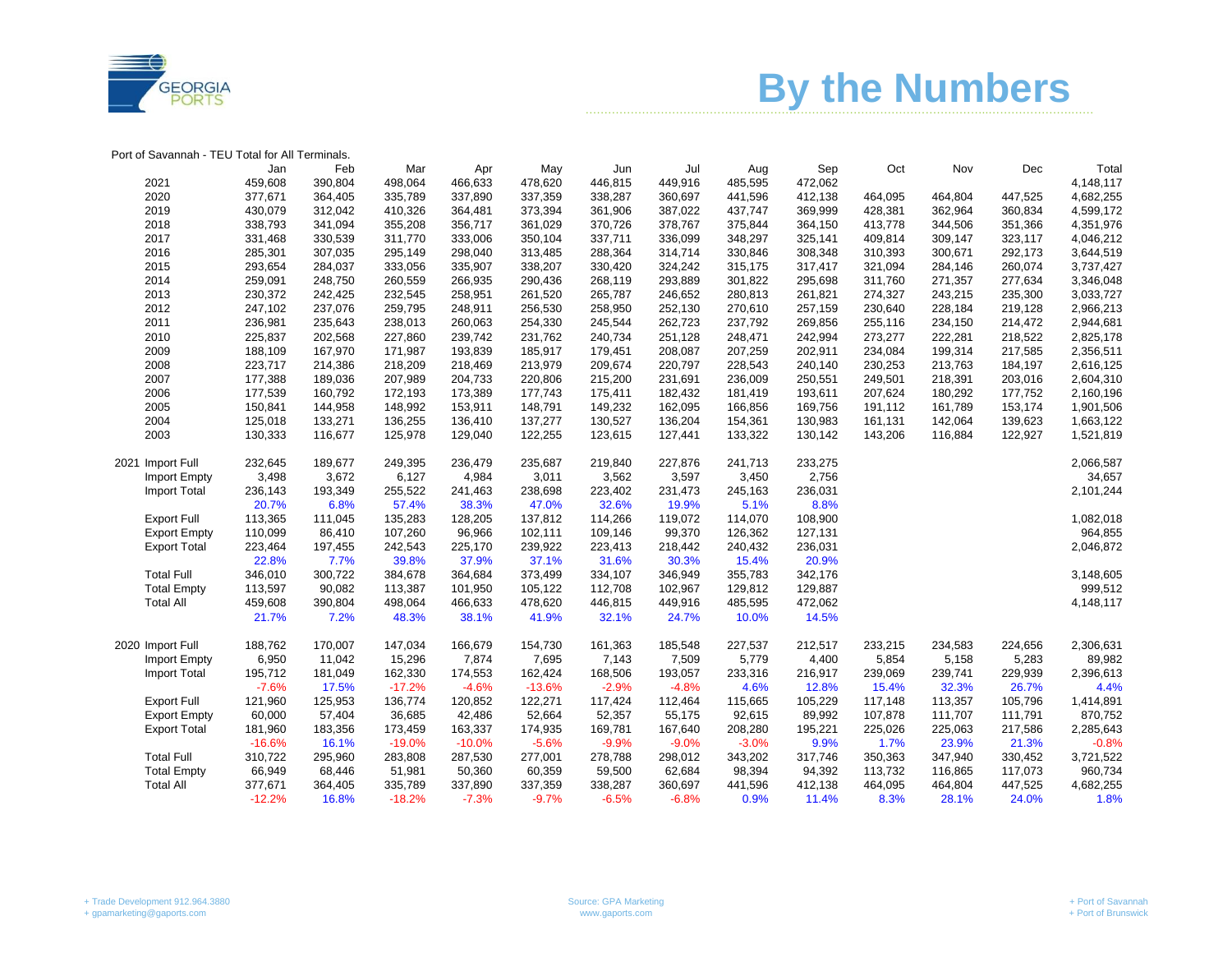

## ……………………………………………………………………………………………..………………….…… **By the Numbers**

| Port of Savannah - TEU Total for All Terminals. |         |          |         |         |         |         |         |         |         |         |         |         |           |
|-------------------------------------------------|---------|----------|---------|---------|---------|---------|---------|---------|---------|---------|---------|---------|-----------|
|                                                 | Jan     | Feb      | Mar     | Apr     | May     | Jun     | Jul     | Aug     | Sep     | Oct     | Nov     | Dec     | Total     |
| 2019 Import Full                                | 209,583 | 149,685  | 186,369 | 175,661 | 185,265 | 168,799 | 197,341 | 217,017 | 183,466 | 199,483 | 173,863 | 172,124 | 2,218,654 |
| Import Empty                                    | 2,216   | 4,465    | 9,785   | 7,386   | 2,773   | 4,756   | 5,401   | 6,095   | 8,879   | 7,678   | 7,383   | 9,385   | 76,201    |
| <b>Import Total</b>                             | 211,799 | 154,149  | 196,154 | 183,047 | 188,038 | 173,555 | 202,742 | 223,113 | 192,345 | 207,160 | 181,246 | 181,508 | 2,294,855 |
|                                                 | 18.8%   | $-11.5%$ | 13.5%   | 3.1%    | 6.9%    | $-6.4%$ | 7.5%    | 18.7%   | 7.1%    | $-1.1%$ | 4.7%    | 1.4%    | 5.2%      |
| Export Full                                     | 124,373 | 105,260  | 155,083 | 129,726 | 126,895 | 119,295 | 117,790 | 125,558 | 107,972 | 127,971 | 119,126 | 111,324 | 1,470,372 |
| <b>Export Empty</b>                             | 93,907  | 52,633   | 59,089  | 51,707  | 58,461  | 69,056  | 66,491  | 89,076  | 69,683  | 93,250  | 62,592  | 68,002  | 833,946   |
| <b>Export Total</b>                             | 218,279 | 157,893  | 214,172 | 181,434 | 185,356 | 188,351 | 184,280 | 214,634 | 177,655 | 221,221 | 181,718 | 179,326 | 2,304,318 |
|                                                 | 36.0%   | $-5.4%$  | 17.4%   | 1.2%    | 0.1%    | 1.6%    | $-3.1%$ | 14.3%   | $-3.7%$ | 8.3%    | 6.0%    | 4.1%    | 6.2%      |
| <b>Total Full</b>                               | 333,956 | 254,944  | 341,452 | 305,387 | 312,161 | 288,094 | 315,130 | 342,575 | 291,438 | 327,453 | 292,989 | 283,448 | 3,689,026 |
| <b>Total Empty</b>                              | 96,123  | 57,098   | 68,874  | 59,093  | 61,233  | 73,812  | 71,892  | 95,171  | 78,561  | 100,928 | 69,975  | 77,386  | 910,146   |
| <b>Total All</b>                                | 430,079 | 312,042  | 410,326 | 364,481 | 373,394 | 361,906 | 387,022 | 437,747 | 369,999 | 428,381 | 362,964 | 360,834 | 4,599,172 |
|                                                 | 26.9%   | $-8.5%$  | 15.5%   | 2.2%    | 3.4%    | $-2.4%$ | 2.2%    | 16.5%   | 1.6%    | 3.5%    | 5.4%    | 2.7%    | 5.7%      |
| 2018 Import Full                                | 169,758 | 158,890  | 159,699 | 161,691 | 165,828 | 175,617 | 181,875 | 182,883 | 173,691 | 205,836 | 169,159 | 176,441 | 2,081,368 |
| Import Empty                                    | 8,491   | 15,235   | 13,089  | 15,800  | 10,051  | 9,741   | 6,806   | 5,121   | 5,967   | 3,730   | 3,873   | 2,637   | 100,540   |
| Import Total                                    | 178,249 | 174,125  | 172,787 | 177,491 | 175,879 | 185,358 | 188,681 | 188,004 | 179,658 | 209,566 | 173,032 | 179,078 | 2,181,908 |
|                                                 | 5.9%    | 6.5%     | 12.9%   | 8.8%    | 1.6%    | 13.7%   | 11.4%   | 8.7%    | 2.1%    | 5.2%    | 15.0%   | 15.8%   | 8.7%      |
| Export Full                                     | 107,499 | 120,734  | 132,822 | 141,353 | 136,252 | 124,822 | 118,871 | 121,582 | 113,328 | 120,395 | 108,240 | 98,507  | 1,444,403 |
| <b>Export Empty</b>                             | 53,045  | 46,235   | 49,599  | 37,872  | 48,897  | 60,546  | 71,216  | 66,258  | 71,164  | 83,817  | 63,235  | 73,782  | 725,665   |
| <b>Export Total</b>                             | 160,544 | 166,969  | 182,421 | 179,226 | 185,149 | 185,368 | 190,087 | 187,840 | 184,491 | 204,212 | 171,474 | 172,289 | 2,170,068 |
|                                                 | $-1.6%$ | 0.0%     | 14.9%   | 5.5%    | 4.6%    | 6.1%    | 14.0%   | 7.1%    | 23.7%   | $-3.1%$ | 8.1%    | 2.3%    | 6.4%      |
| <b>Total Full</b>                               | 277,257 | 279,624  | 292,521 | 303,045 | 302,081 | 300,439 | 300,745 | 304,464 | 287,019 | 326,231 | 277,399 | 274,948 | 3,525,771 |
| <b>Total Empty</b>                              | 61,536  | 61,470   | 62,688  | 53,672  | 58,948  | 70,287  | 78,022  | 71,379  | 77,131  | 87,547  | 67,108  | 76,419  | 826,205   |
| <b>Total All</b>                                | 338,793 | 341,094  | 355,208 | 356,717 | 361,029 | 370,726 | 378,767 | 375,844 | 364,150 | 413,778 | 344,506 | 351,366 | 4,351,976 |
|                                                 | 2.2%    | 3.2%     | 13.9%   | 7.1%    | 3.1%    | 9.8%    | 12.7%   | 7.9%    | 12.0%   | 1.0%    | 11.4%   | 8.7%    | 7.6%      |
| 2017 Import Full                                | 154,363 | 148,374  | 137,392 | 149,258 | 160,086 | 154,738 | 159,570 | 164,496 | 166,885 | 188,369 | 144,181 | 148,121 | 1,875,831 |
| <b>Import Empty</b>                             | 14,027  | 15,120   | 15,595  | 13,834  | 13,054  | 8,335   | 9,766   | 8,450   | 9,116   | 10,750  | 6,270   | 6,576   | 130,893   |
| Import Total                                    | 168,390 | 163,494  | 152,986 | 163,092 | 173,140 | 163,073 | 169,336 | 172,946 | 176,001 | 199,119 | 150,451 | 154,697 | 2,006,724 |
|                                                 | 16.4%   | 5.2%     | 9.1%    | 12.2%   | 14.1%   | 13.8%   | 7.4%    | 4.8%    | 9.2%    | 25.1%   | $-0.2%$ | 7.6%    | 10.4%     |
| Export Full                                     | 117,390 | 119,090  | 119,652 | 114,554 | 117,261 | 112,845 | 106,117 | 109,243 | 96,320  | 128,403 | 113,278 | 118,300 | 1,372,453 |
| <b>Export Empty</b>                             | 45,689  | 47,956   | 39,132  | 55,360  | 59,704  | 61,794  | 60,646  | 66,108  | 52,820  | 82,291  | 45,418  | 50,120  | 667,036   |
| <b>Export Total</b>                             | 163,078 | 167,046  | 158,784 | 169,914 | 176,965 | 174,639 | 166,763 | 175,351 | 149,140 | 210,695 | 158,696 | 168,420 | 2,039,489 |
|                                                 | 15.9%   | 10.1%    | 2.5%    | 11.3%   | 9.4%    | 20.4%   | 6.2%    | 5.8%    | 1.3%    | 39.3%   | 5.9%    | 13.5%   | 11.7%     |
| <b>Total Full</b>                               | 271,753 | 267,464  | 257,044 | 263,812 | 277,347 | 267,583 | 265,687 | 273,740 | 263,204 | 316,773 | 257,459 | 266,421 | 3,248,283 |
| <b>Total Empty</b>                              | 59,716  | 63,076   | 54,727  | 69,194  | 72,758  | 70,128  | 70,413  | 74,558  | 61,936  | 93,041  | 51,688  | 56,696  | 797,929   |
| <b>Total All</b>                                | 331,468 | 330,539  | 311,770 | 333,006 | 350,104 | 337,711 | 336,099 | 348,297 | 325,141 | 409,814 | 309,147 | 323,117 | 4,046,212 |
|                                                 | 16.2%   | 7.7%     | 5.6%    | 11.7%   | 11.7%   | 17.1%   | 6.8%    | 5.3%    | 5.4%    | 32.0%   | 2.8%    | 10.6%   | 11.0%     |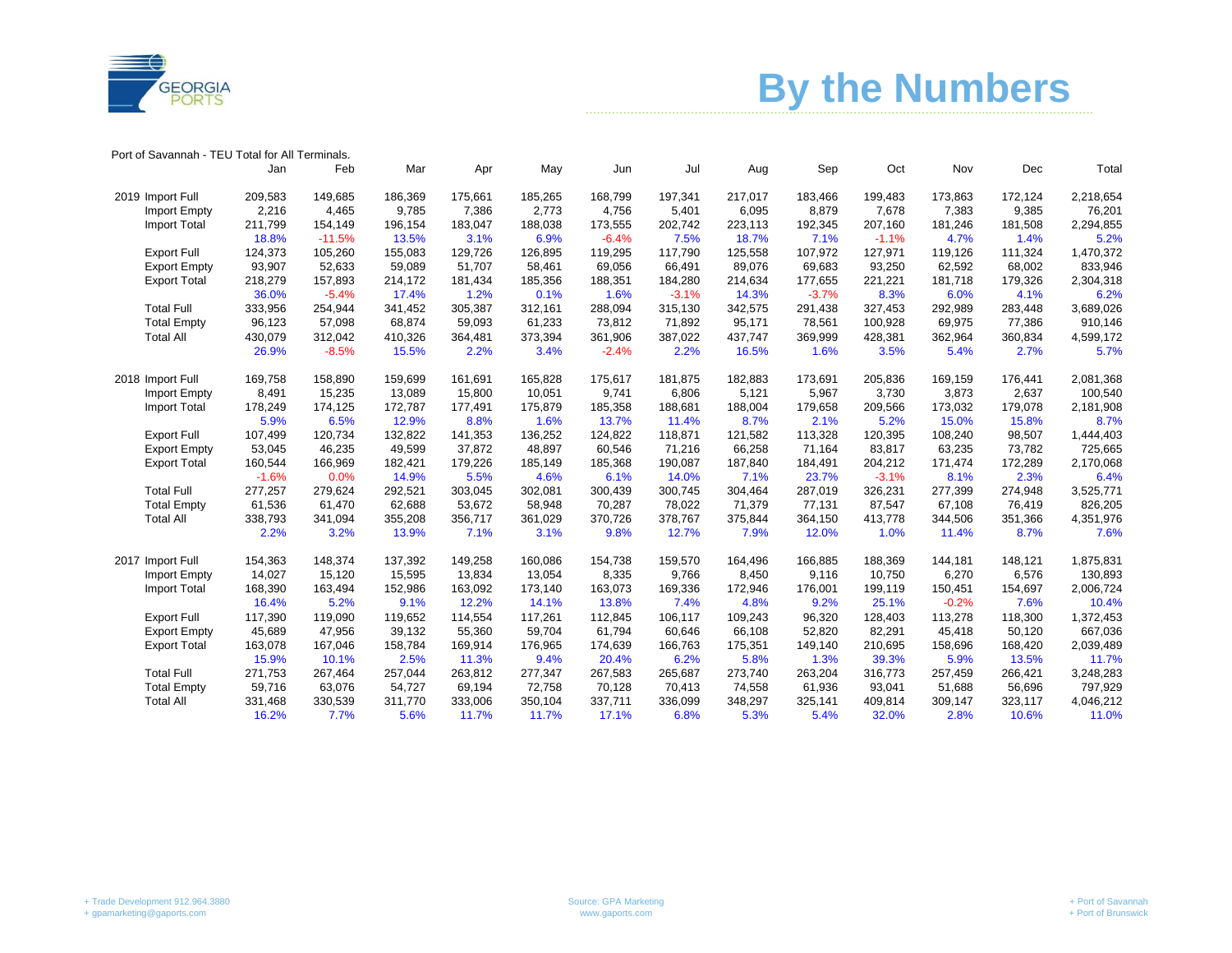



Port of Savannah - TEU Total for All Terminals.

|                     | Jan     | Feb     | Mar     | Apr     | May     | Jun     | Jul     | Aug     | Sep     | Oct     | Nov     | Dec     | Total     |
|---------------------|---------|---------|---------|---------|---------|---------|---------|---------|---------|---------|---------|---------|-----------|
| 2016 Import Full    | 129,554 | 140.624 | 128,378 | 130,208 | 141.051 | 132,299 | 145.779 | 152,341 | 146,552 | 150,930 | 139.732 | 133,423 | 1,670,869 |
| Import Empty        | 15,084  | 14.741  | 11.831  | 15.178  | 10.708  | 10.968  | 11.881  | 12,720  | 14.585  | 8.175   | 11.067  | 10,335  | 147,272   |
| Import Total        | 144,637 | 155,364 | 140,209 | 145,386 | 151,759 | 143,267 | 157,660 | 165,061 | 161,136 | 159,105 | 150,799 | 143,758 | 1,818,141 |
| <b>Export Full</b>  | 100,725 | 105,745 | 112,259 | 111,229 | 111,687 | 104,995 | 103,322 | 109,218 | 103,217 | 100,636 | 107,145 | 104,094 | 1,274,270 |
| <b>Export Empty</b> | 39,939  | 45,926  | 42,682  | 41,426  | 50,039  | 40,102  | 53,732  | 56,567  | 43,996  | 50,652  | 42.728  | 44,322  | 552,108   |
| <b>Export Total</b> | 140,664 | 151,671 | 154,940 | 152,655 | 161,726 | 145,097 | 157,054 | 165,785 | 147,212 | 151,288 | 149,873 | 148,415 | 1,826,378 |
| <b>Total Full</b>   | 230,279 | 246,369 | 240,637 | 241,436 | 252,738 | 237,294 | 249,101 | 261,559 | 249.768 | 251,566 | 246.876 | 237,517 | 2,945,139 |
| <b>Total Empty</b>  | 55,022  | 60,666  | 54,512  | 56,604  | 60,747  | 51,070  | 65,613  | 69,287  | 58,580  | 58,827  | 53,795  | 54,657  | 699,380   |
| <b>Total All</b>    | 285,301 | 307,035 | 295,149 | 298,040 | 313,485 | 288,364 | 314,714 | 330,846 | 308,348 | 310,393 | 300,671 | 292,173 | 3,644,519 |
| 2015 Import Full    | 128,127 | 114,529 | 151,671 | 135,476 | 148,513 | 141,155 | 142,314 | 142,144 | 139,774 | 142,715 | 124,773 | 111,401 | 1,622,590 |
| Import Empty        | 19,776  | 22,798  | 19,861  | 25,402  | 19,095  | 14,678  | 14,115  | 10,522  | 12,063  | 13,051  | 11,721  | 12,901  | 195,982   |
| Import Total        | 147,903 | 137,327 | 171,532 | 160,878 | 167,608 | 155,833 | 156,429 | 152,666 | 151,837 | 155,766 | 136,494 | 124,302 | 1,818,572 |
| <b>Export Full</b>  | 104,122 | 106,345 | 111,371 | 118,324 | 110,719 | 108,412 | 100,176 | 100,664 | 100,687 | 102,975 | 97,542  | 90,131  | 1,251,466 |
| <b>Export Empty</b> | 41,629  | 40,365  | 50,153  | 56,706  | 59,880  | 66,175  | 67,637  | 61,845  | 64,894  | 62,354  | 50,110  | 45,641  | 667,389   |
| <b>Export Total</b> | 145,752 | 146,710 | 161,524 | 175,030 | 170,599 | 174,587 | 167,813 | 162,509 | 165,581 | 165,329 | 147,652 | 135,772 | 1,918,855 |
| <b>Total Full</b>   | 232,249 | 220,873 | 263,042 | 253,800 | 259,232 | 249,567 | 242,490 | 242,808 | 240,461 | 245,690 | 222,315 | 201,531 | 2,874,056 |
| <b>Total Empty</b>  | 61,405  | 63,164  | 70,014  | 82,108  | 78,975  | 80,853  | 81,752  | 72,367  | 76,956  | 75,405  | 61,831  | 58,543  | 863,371   |
| <b>Total All</b>    | 293,654 | 284,037 | 333,056 | 335,907 | 338,207 | 330,420 | 324,242 | 315,175 | 317,417 | 321,094 | 284,146 | 260,074 | 3,737,427 |
| 2014 Import Full    | 100,882 | 97,801  | 99,312  | 100,163 | 112,241 | 101,667 | 122,227 | 127,548 | 123,216 | 131,987 | 112,248 | 118,140 | 1,347,430 |
| Import Empty        | 26,136  | 22,427  | 23,127  | 24,629  | 29,872  | 24,900  | 21,910  | 18,664  | 16,445  | 18,923  | 16,585  | 13,622  | 257,239   |
| Import Total        | 127,018 | 120,228 | 122,439 | 124,792 | 142,113 | 126,567 | 144,137 | 146,212 | 139,661 | 150,910 | 128,833 | 131,761 | 1,604,669 |
| Export Full         | 108,009 | 105,486 | 113,279 | 113,826 | 114,496 | 103,964 | 108,371 | 106,746 | 104,530 | 110,829 | 101,322 | 108,174 | 1,299,031 |
| <b>Export Empty</b> | 24,064  | 23,036  | 24,842  | 28,317  | 33,828  | 37,589  | 41,382  | 48,864  | 51,507  | 50,021  | 41,203  | 37,699  | 442,349   |
| <b>Export Total</b> | 132,073 | 128,522 | 138,121 | 142,143 | 148,323 | 141,552 | 149,752 | 155,610 | 156,037 | 160,850 | 142,525 | 145,873 | 1,741,380 |
| <b>Total Full</b>   | 208,891 | 203,287 | 212,591 | 213,988 | 226,737 | 205,631 | 230,598 | 234,295 | 227,746 | 242,816 | 213,569 | 226,314 | 2,646,461 |
| <b>Total Empty</b>  | 50,200  | 45,463  | 47,968  | 52,947  | 63,700  | 62,489  | 63,291  | 67,528  | 67,952  | 68,944  | 57,788  | 51,320  | 699,588   |
| <b>Total All</b>    | 259,091 | 248,750 | 260,559 | 266,935 | 290,436 | 268,119 | 293,889 | 301,822 | 295,698 | 311,760 | 271,357 | 277,634 | 3,346,048 |
| 2013 Import Full    | 88,273  | 85,645  | 80,121  | 92,187  | 96,409  | 97,609  | 94,971  | 111,356 | 102,049 | 110,838 | 97,596  | 88,747  | 1,145,798 |
| Import Empty        | 23,849  | 29,163  | 24,997  | 31,775  | 27,527  | 27,429  | 21,314  | 22,717  | 25,118  | 12,403  | 16,586  | 21,279  | 284,156   |
| <b>Import Total</b> | 112,122 | 114,808 | 105,117 | 123,963 | 123,936 | 125,038 | 116,284 | 134,073 | 127,167 | 123,241 | 114,182 | 110,025 | 1,429,954 |
| <b>Export Full</b>  | 95,607  | 108,495 | 108,476 | 108,956 | 103,913 | 105,689 | 97,017  | 108,814 | 101.876 | 107,834 | 104,127 | 98,320  | 1,249,124 |
| <b>Export Empty</b> | 22,643  | 19,122  | 18,952  | 26,032  | 33,672  | 35,060  | 33,351  | 37,926  | 32,778  | 43,253  | 24,906  | 26,955  | 354,650   |
| <b>Export Total</b> | 118,250 | 127,617 | 127,428 | 134,988 | 137,584 | 140,749 | 130,368 | 146,740 | 134,654 | 151,087 | 129,033 | 125,275 | 1,603,773 |
| <b>Total Full</b>   | 183,880 | 194.140 | 188,597 | 201.144 | 200.321 | 203,298 | 191,987 | 220,170 | 203,925 | 218,671 | 201.723 | 187,066 | 2,394,922 |
| <b>Total Empty</b>  | 46,492  | 48,285  | 43,949  | 57,807  | 61,199  | 62,488  | 54,665  | 60,643  | 57,896  | 55,656  | 41,492  | 48,234  | 638,805   |
| <b>Total All</b>    | 230,372 | 242,425 | 232,545 | 258,951 | 261,520 | 265,787 | 246,652 | 280,813 | 261,821 | 274,327 | 243,215 | 235,300 | 3,033,727 |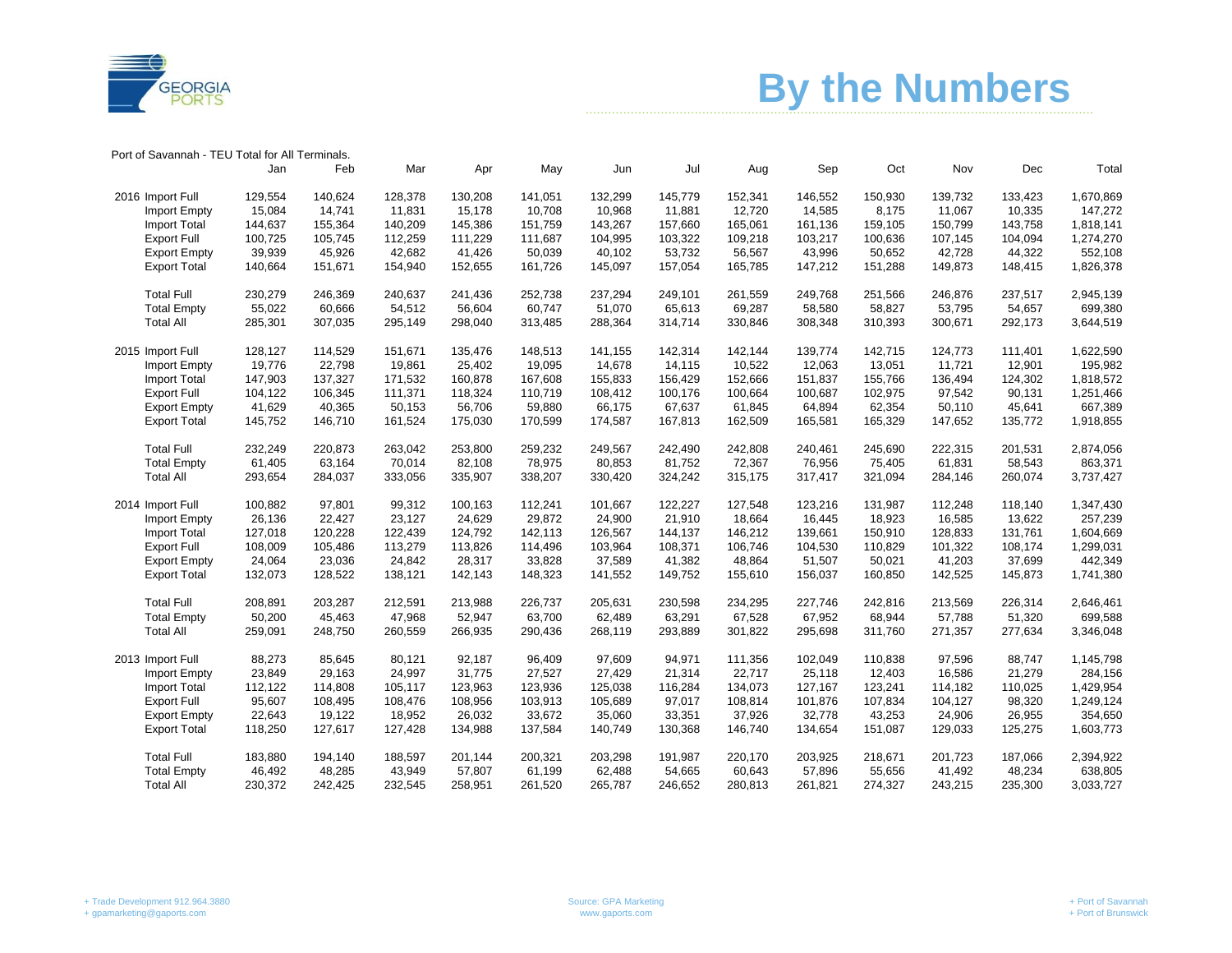

**Example 1.5 Assemble 1.5 Assemble 1.5 Assemble 1.5 Assemble 1.6 Assemble 1.6 Assemble 1.6 Assemble 1.6 Assemble 1.6 Assemble 1.6 Assemble 1.6 Assemble 1.6 Assemble 1.6 Assemble 1.6 Assemble 1.6 Assemble 1.6 Assemble 1.6 A** 

| Port of Savannah - TEU Total for All Terminals. |  |
|-------------------------------------------------|--|
|-------------------------------------------------|--|

|                     | Jan     | Feb     | Mar     | Apr     | May     | Jun     | Jul     | Aug     | Sep     | Oct     | Nov     | Dec     | Total     |
|---------------------|---------|---------|---------|---------|---------|---------|---------|---------|---------|---------|---------|---------|-----------|
| 2012 Import Full    | 91,847  | 86,235  | 87,557  | 91,139  | 93,116  | 93,855  | 94,172  | 100,003 | 97,051  | 86,785  | 84,849  | 81,682  | 1,088,290 |
| Import Empty        | 26,226  | 28,342  | 30,976  | 29,123  | 23.758  | 25.762  | 25,842  | 27,361  | 22.890  | 16,536  | 19,975  | 19,031  | 295,820   |
| Import Total        | 118,072 | 114,577 | 118,533 | 120,262 | 116,874 | 119,616 | 120,014 | 127,364 | 119,941 | 103,321 | 104,824 | 100,713 | 1,384,110 |
| <b>Export Full</b>  | 106,475 | 104,113 | 118,999 | 106,015 | 110,038 | 112,144 | 99,999  | 105,906 | 100,329 | 89,819  | 95,681  | 100,654 | 1,250,169 |
| <b>Export Empty</b> | 22,554  | 18,387  | 22,264  | 22,634  | 29,618  | 27,190  | 32,118  | 37,341  | 36,889  | 37,501  | 27,679  | 17,761  | 331,933   |
| <b>Export Total</b> | 129,030 | 122,499 | 141,262 | 128,649 | 139,655 | 139,333 | 132,116 | 143,246 | 137,219 | 127,319 | 123,360 | 118,415 | 1,582,102 |
| <b>Total Full</b>   | 198,322 | 190,347 | 206,556 | 197,154 | 203,154 | 205,998 | 194,171 | 205,909 | 197,380 | 176,603 | 180,530 | 182,336 | 2,338,459 |
| <b>Total Empty</b>  | 48,780  | 46,729  | 53,239  | 51,757  | 53,376  | 52,951  | 57,959  | 64,702  | 59,779  | 54,037  | 47,654  | 36,792  | 627,754   |
| <b>Total All</b>    | 247,102 | 237,076 | 259,795 | 248,911 | 256,530 | 258,950 | 252,130 | 270,610 | 257,159 | 230,640 | 228,184 | 219,128 | 2,966,213 |
| 2011 Import Full    | 88,576  | 86,372  | 77,850  | 91.188  | 90,547  | 87,803  | 95,264  | 90,054  | 100,544 | 96,302  | 82,402  | 78,297  | 1,065,198 |
| Import Empty        | 23,122  | 25,707  | 30,671  | 31,739  | 30,472  | 27,524  | 26,883  | 20,856  | 25,959  | 21,087  | 23,866  | 17,319  | 305,205   |
| Import Total        | 111,698 | 112,079 | 108,521 | 122,927 | 121,019 | 115,327 | 122,147 | 110,909 | 126,502 | 117,389 | 106,268 | 95,616  | 1,370,402 |
| <b>Export Full</b>  | 106,602 | 103,268 | 111,951 | 111,364 | 107,750 | 99,740  | 104,472 | 97,219  | 105,447 | 101,826 | 93,661  | 97,978  | 1,241,277 |
| <b>Export Empty</b> | 18,681  | 20,296  | 17,541  | 25,772  | 25,562  | 30,477  | 36,104  | 29,663  | 37,907  | 35,901  | 34,221  | 20,877  | 333,002   |
| <b>Export Total</b> | 125,283 | 123,564 | 129,492 | 137,136 | 133,312 | 130,217 | 140,576 | 126,882 | 143,354 | 137,727 | 127,883 | 118,855 | 1,574,279 |
| <b>Total Full</b>   | 195,178 | 189,640 | 189,801 | 202,552 | 198,296 | 187,543 | 199,737 | 187,273 | 205,990 | 198,128 | 176,063 | 176,275 | 2,306,475 |
| <b>Total Empty</b>  | 41,803  | 46,003  | 48,212  | 57,511  | 56,034  | 58,001  | 62,987  | 50,519  | 63,866  | 56,989  | 58,087  | 38,197  | 638,207   |
| <b>Total All</b>    | 236,981 | 235,643 | 238,013 | 260,063 | 254,330 | 245,544 | 262,723 | 237,792 | 269,856 | 255,116 | 234,150 | 214,472 | 2,944,681 |
| 2010 Import Full    | 80,634  | 72,736  | 81,475  | 87,595  | 87,386  | 88,874  | 95,145  | 96,991  | 95,186  | 106,122 | 81,173  | 77,941  | 1,051,256 |
| Import Empty        | 29,093  | 21,712  | 30,758  | 25,391  | 23,092  | 24,496  | 22,393  | 22,478  | 20,960  | 23,072  | 19,497  | 22,312  | 285,253   |
| <b>Import Total</b> | 109,727 | 94,447  | 112,233 | 112,986 | 110,478 | 113,370 | 117,538 | 119,469 | 116,145 | 129,194 | 100,670 | 100,252 | 1,336,509 |
| <b>Export Full</b>  | 95,699  | 87,670  | 97,698  | 103,184 | 92,067  | 97,277  | 101,259 | 94,226  | 89,053  | 104,580 | 93,689  | 92,815  | 1,149,216 |
| <b>Export Empty</b> | 20,412  | 20,451  | 17,930  | 23,573  | 29,217  | 30,088  | 32,332  | 34,777  | 37,796  | 39,503  | 27,922  | 25,455  | 339,454   |
| <b>Export Total</b> | 116,111 | 108,121 | 115,628 | 126,756 | 121,284 | 127,365 | 133,591 | 129,002 | 126,849 | 144,083 | 121,611 | 118,270 | 1,488,670 |
| <b>Total Full</b>   | 176,332 | 160,406 | 179,173 | 190,779 | 179,453 | 186,151 | 196,404 | 191,217 | 184,239 | 210,703 | 174,862 | 170,756 | 2,200,472 |
| <b>Total Empty</b>  | 49,505  | 42,163  | 48,688  | 48,964  | 52,309  | 54,584  | 54,725  | 57,255  | 58,756  | 62,575  | 47,419  | 47,766  | 624,707   |
| <b>Total All</b>    | 225,837 | 202,568 | 227,860 | 239,742 | 231,762 | 240,734 | 251,128 | 248,471 | 242,994 | 273,277 | 222,281 | 218,522 | 2,825,178 |
| 2009 Import Full    | 77,898  | 68,418  | 60,609  | 73,703  | 67,298  | 64,375  | 73,550  | 76,887  | 77,538  | 92,233  | 73,267  | 77,779  | 883,554   |
| Import Empty        | 10,212  | 9,758   | 16,627  | 21,721  | 18,635  | 17,579  | 23,741  | 19,649  | 22,777  | 18,652  | 20,100  | 26,938  | 226,389   |
| Import Total        | 88,110  | 78,176  | 77,236  | 95,424  | 85,933  | 81,954  | 97,291  | 96,536  | 100,315 | 110,885 | 93,367  | 104,717 | 1,109,942 |
| <b>Export Full</b>  | 66,309  | 66,612  | 79,067  | 81,254  | 83,043  | 84,127  | 91,832  | 93,895  | 88,136  | 102,595 | 91,422  | 98,509  | 1,026,802 |
| <b>Export Empty</b> | 33,690  | 23,181  | 15,684  | 17,161  | 16,941  | 13,370  | 18,963  | 16,829  | 14,460  | 20,605  | 14,525  | 14,358  | 219,767   |
| <b>Export Total</b> | 99,999  | 89,794  | 94,751  | 98,415  | 99,985  | 97,497  | 110,796 | 110,724 | 102,596 | 123,199 | 105,947 | 112,868 | 1,246,569 |
| <b>Total Full</b>   | 144,207 | 135,030 | 139,675 | 154,957 | 150,341 | 148,502 | 165,382 | 170,782 | 165,674 | 194,827 | 164,689 | 176,289 | 1,910,355 |
| <b>Total Empty</b>  | 43,902  | 32,939  | 32,312  | 38,882  | 35,576  | 30,949  | 42,704  | 36,478  | 37,237  | 39,257  | 34,625  | 41,296  | 446,156   |
| <b>Total All</b>    | 188,109 | 167,970 | 171,987 | 193,839 | 185,917 | 179,451 | 208,087 | 207,259 | 202,911 | 234,084 | 199,314 | 217,585 | 2,356,511 |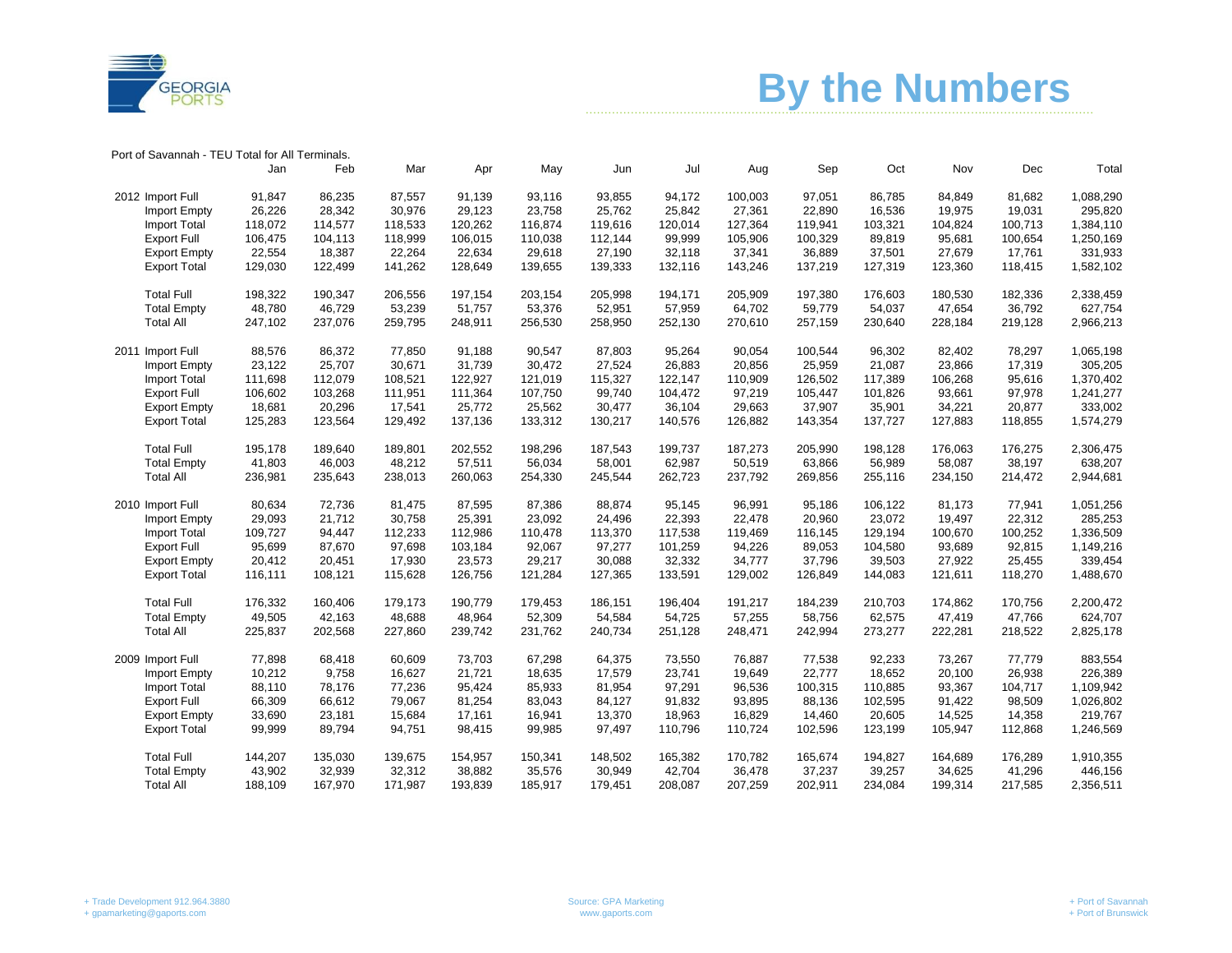

**Example 1.5 Assemble 1.5 Assemble 1.5 Assemble 1.5 Assemble 1.6 Assemble 1.6 Assemble 1.6 Assemble 1.6 Assemble 1.6 Assemble 1.6 Assemble 1.6 Assemble 1.6 Assemble 1.6 Assemble 1.6 Assemble 1.6 Assemble 1.6 Assemble 1.6 A** 

| Port of Savannah - TEU Total for All Terminals. |  |  |  |
|-------------------------------------------------|--|--|--|
|-------------------------------------------------|--|--|--|

|                     | Jan     | Feb     | Mar     | Apr     | May     | Jun     | Jul     | Aug     | Sep     | Oct     | Nov     | Dec     | Total     |
|---------------------|---------|---------|---------|---------|---------|---------|---------|---------|---------|---------|---------|---------|-----------|
| 2008 Import Full    | 93.160  | 89,539  | 85,021  | 91,314  | 87,036  | 83.731  | 91.047  | 94,552  | 105.628 | 94,743  | 84,954  | 72,535  | 1,073,259 |
| Import Empty        | 14,466  | 10,308  | 17,090  | 11,304  | 13,977  | 14,299  | 15,017  | 13,697  | 12,144  | 9,660   | 10,315  | 10,669  | 152,946   |
| <b>Import Total</b> | 107,626 | 99,847  | 102,111 | 102,618 | 101,013 | 98,030  | 106,064 | 108,249 | 117,772 | 104,403 | 95,269  | 83,204  | 1,226,205 |
| <b>Export Full</b>  | 90,158  | 90,117  | 93,905  | 93,234  | 94,551  | 93,997  | 96,543  | 98,873  | 98,779  | 86,478  | 79,217  | 67,097  | 1,082,948 |
| <b>Export Empty</b> | 25,934  | 24.422  | 22,193  | 22,617  | 18,416  | 17,647  | 18,190  | 21,421  | 23,589  | 39,372  | 39,277  | 33,897  | 306,973   |
| <b>Export Total</b> | 116,091 | 114,539 | 116,098 | 115,851 | 112,966 | 111,643 | 114,733 | 120,294 | 122,368 | 125,850 | 118,494 | 100,993 | 1,389,920 |
| <b>Total Full</b>   | 183,318 | 179.656 | 178.926 | 184,548 | 181.586 | 177,728 | 187.591 | 193.425 | 204.407 | 181,221 | 164.171 | 139.631 | 2,156,206 |
| <b>Total Empty</b>  | 40,399  | 34,730  | 39,284  | 33,921  | 32,393  | 31,946  | 33,206  | 35,118  | 35,733  | 49,032  | 49,592  | 44,566  | 459,919   |
| <b>Total All</b>    | 223,717 | 214,386 | 218,209 | 218,469 | 213,979 | 209,674 | 220,797 | 228,543 | 240,140 | 230,253 | 213,763 | 184,197 | 2,616,125 |
| 2007 Import Full    | 72,681  | 80,214  | 80,744  | 81,643  | 87,599  | 86,213  | 97,495  | 97,841  | 104,953 | 110,353 | 90,415  | 83,875  | 1,074,025 |
| <b>Import Empty</b> | 8,911   | 7,107   | 12,400  | 10,770  | 11,318  | 13,864  | 10,815  | 9,925   | 12,593  | 10,428  | 7,700   | 10,207  | 126,037   |
| <b>Import Total</b> | 81,591  | 87,321  | 93,144  | 92.413  | 98,917  | 100,077 | 108,310 | 107,765 | 117,547 | 120,782 | 98,115  | 94,081  | 1,200,062 |
| <b>Export Full</b>  | 65,411  | 72,735  | 80,116  | 82,781  | 88,340  | 86,548  | 88,843  | 88,718  | 89,901  | 89,040  | 86,338  | 86,601  | 1,005,373 |
| <b>Export Empty</b> | 30,385  | 28,980  | 34,729  | 29,539  | 33,549  | 28,575  | 34,539  | 39,525  | 43,103  | 39,680  | 33,938  | 22,334  | 398,875   |
| <b>Export Total</b> | 95,796  | 101,715 | 114,844 | 112,320 | 121,889 | 115,123 | 123,382 | 128,243 | 133,004 | 128,720 | 120,276 | 108,935 | 1,404,248 |
| <b>Total Full</b>   | 138,092 | 152,950 | 160.860 | 164,424 | 175,939 | 172,761 | 186,338 | 186,559 | 194,854 | 199,394 | 176.753 | 170,476 | 2,079,398 |
| <b>Total Empty</b>  | 39,296  | 36,087  | 47,129  | 40,309  | 44,867  | 42,439  | 45,354  | 49,450  | 55,697  | 50,108  | 41,638  | 32,541  | 524,912   |
| <b>Total All</b>    | 177,388 | 189,036 | 207,989 | 204,733 | 220,806 | 215,200 | 231,691 | 236,009 | 250,551 | 249,501 | 218,391 | 203,016 | 2,604,310 |
| 2006 Import Full    | 74.750  | 66.085  | 59.711  | 69,304  | 68,357  | 67,133  | 74,545  | 73,623  | 82,071  | 89,533  | 72,117  | 69,004  | 866,232   |
| Import Empty        | 8,313   | 7,140   | 13,391  | 11,925  | 8,284   | 9,465   | 8,130   | 6,102   | 6,073   | 5,786   | 6,516   | 6,803   | 97,928    |
| <b>Import Total</b> | 83,063  | 73,225  | 73,102  | 81,229  | 76,641  | 76,598  | 82,675  | 79,725  | 88,144  | 95,319  | 78,633  | 75,807  | 964,160   |
| <b>Export Full</b>  | 63,628  | 59,258  | 71,847  | 65,893  | 65,682  | 66,364  | 67,033  | 61,948  | 64,599  | 65,496  | 61,249  | 69,448  | 782,445   |
| <b>Export Empty</b> | 30,848  | 28,310  | 27,243  | 26,267  | 35,420  | 32,449  | 32,724  | 39,746  | 40,869  | 46,810  | 40,410  | 32,497  | 413,592   |
| <b>Export Total</b> | 94,476  | 87,567  | 99,091  | 92,160  | 101,102 | 98,813  | 99,758  | 101,694 | 105,468 | 112,306 | 101,659 | 101,945 | 1,196,036 |
| <b>Total Full</b>   | 138,378 | 125,343 | 131,558 | 135,197 | 134,038 | 133,497 | 141,579 | 135,571 | 146.670 | 155,029 | 133,366 | 138,452 | 1,648,677 |
| <b>Total Empty</b>  | 39,161  | 35,450  | 40,635  | 38,192  | 43,704  | 41,914  | 40,854  | 45,848  | 46,941  | 52,596  | 46,926  | 39,300  | 511,519   |
| <b>Total All</b>    | 177,539 | 160,792 | 172,193 | 173,389 | 177,743 | 175,411 | 182,432 | 181,419 | 193,611 | 207,624 | 180,292 | 177,752 | 2,160,196 |
| 2005 Import Full    | 63,885  | 63,287  | 60,027  | 65,795  | 62,850  | 61,908  | 68,108  | 72,639  | 77,105  | 84,996  | 65,488  | 62,178  | 808,265   |
| Import Empty        | 7,571   | 6,666   | 7,447   | 5,886   | 6,648   | 7,328   | 7,420   | 7,311   | 4,079   | 6,073   | 5,411   | 6,670   | 78,508    |
| <b>Import Total</b> | 71,456  | 69,953  | 67,474  | 71,680  | 69,498  | 69,236  | 75,528  | 79,950  | 81,184  | 91,069  | 70,899  | 68,848  | 886,773   |
| <b>Export Full</b>  | 58,236  | 56,167  | 59.925  | 61,176  | 60,246  | 58,136  | 62,566  | 59,631  | 57,127  | 61,939  | 53,555  | 57,840  | 706,544   |
| <b>Export Empty</b> | 21,150  | 18,838  | 21,594  | 21,054  | 19,047  | 21,861  | 24,002  | 27,275  | 31,446  | 38,104  | 37,335  | 26,486  | 308,189   |
| <b>Export Total</b> | 79,386  | 75,005  | 81,519  | 82,231  | 79,293  | 79,997  | 86,567  | 86,906  | 88,572  | 100,043 | 90,890  | 84,326  | 1,014,733 |
| <b>Total Full</b>   | 122,120 | 119,454 | 119,952 | 126,971 | 123,096 | 120.044 | 130,674 | 132,270 | 134,232 | 146,935 | 119,043 | 120,019 | 1,514,809 |
| <b>Total Empty</b>  | 28,721  | 25,504  | 29,040  | 26,940  | 25,695  | 29,188  | 31,421  | 34,586  | 35,524  | 44,177  | 42,746  | 33,155  | 386,698   |
| <b>Total All</b>    | 150,841 | 144,958 | 148,992 | 153,911 | 148,791 | 149,232 | 162.095 | 166,856 | 169.756 | 191,112 | 161,789 | 153,174 | 1,901,506 |